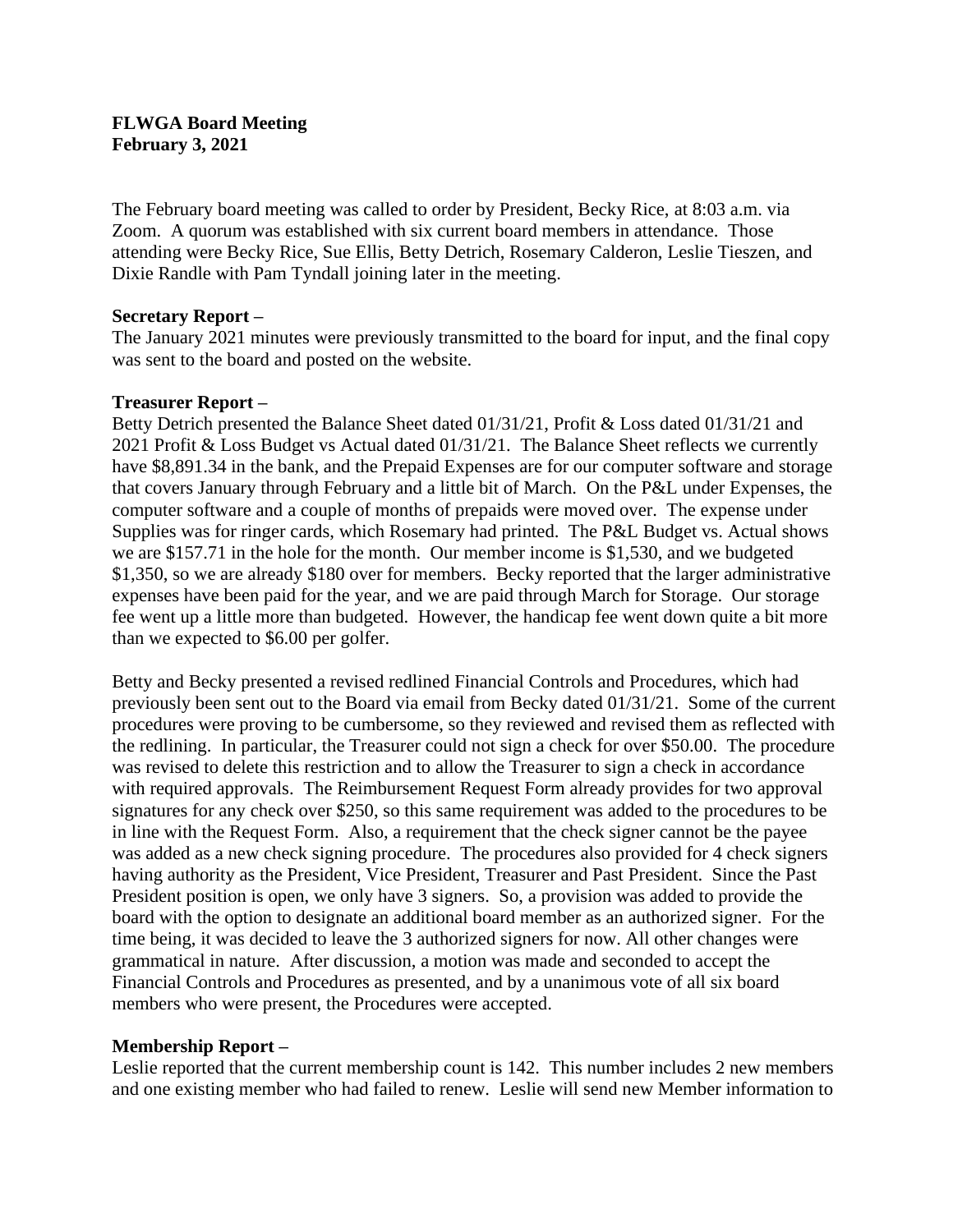Carol Cummings, Becky Ernst, Susan Rice, Dianne Dunn and Rosemary Calderon and drop checks to Betty Detrich. She will also send the Hole-in-One list to Betty and Sue Ellis.

## **Vice President Report -**

Sue reported that she has been working on Google Drive to store all of our documents. She will be reaching out to us for our latest procedures for our respective board / committee positions. She also reported that although we knew that the Golf Software was going to be upgraded, we were caught off guard on the timing, so there were a few issues involving a new URL to get to the new portal. Although we are still having problems with some people logging into the portal, the issues have been resolved for the most part.

The Opening Day Scramble signup page and website are ready, and Rosemary will send the announcement email to Leslie who will send it out later today.

## **Golf Director Report –**

Ringer Cards: Rosemary reported that she obtained new ringer cards for the 2021 season. Although Ringer Cards were not in play during the 2020 season, there were 4 golfers who had a milestone in 2020, and they will be given credit for those milestones in 2021.

Exchanges: She also reported that Exchanges are back and added to the calendar. We will also be hosting an Exchange on May 26, even though the greens will have been aerated. According to Rosemary, ladies from other courses were made aware of that fact and they were okay with it. Golfers will pay extra if they want their own cart. It will be Pandemic Format with no social and no winners declared – just golf. Rosemary indicated that she would like to provide all participants with a goodie bag and will be looking for a sponsor. If she is unable to find a sponsor by the next board meeting in March, then an expense for the goodie bags will be discussed at that time.

Monday Golf: Monday golf is back. Se Kwang agreed to allow for 9 holes at \$22.00 for later in the day. Rosemary will coordinate Monday play until she is able to locate a Monday coordinator.

Golf Events: Since every player will be paying an entry fee for golf events, which includes a prize fund, all FLWGA members who wish to play in a Golf Event and/or participate in the play day game will have to have an established handicap in order to qualify. According to Becky, there are 27-28 members who do not have a handicap. She reached out to each of them via email to inform them that they need to have entered 3 18-hole scores for a handicap. Becky is also revising the online handicap document so that members can better understand handicaps.

Rules: Jenny Blackwood – 2021 Rules Coordinator – contacted Rosemary Calderon on how to proceed with a rules meeting with members, and she is planning on a Zoom event. We also eliminated Rule of the Week on the web page and are now going to post a "Tip" of the week, which may be a rule explanation or just tips on golf etiquette, e.g., pace of play, etc.